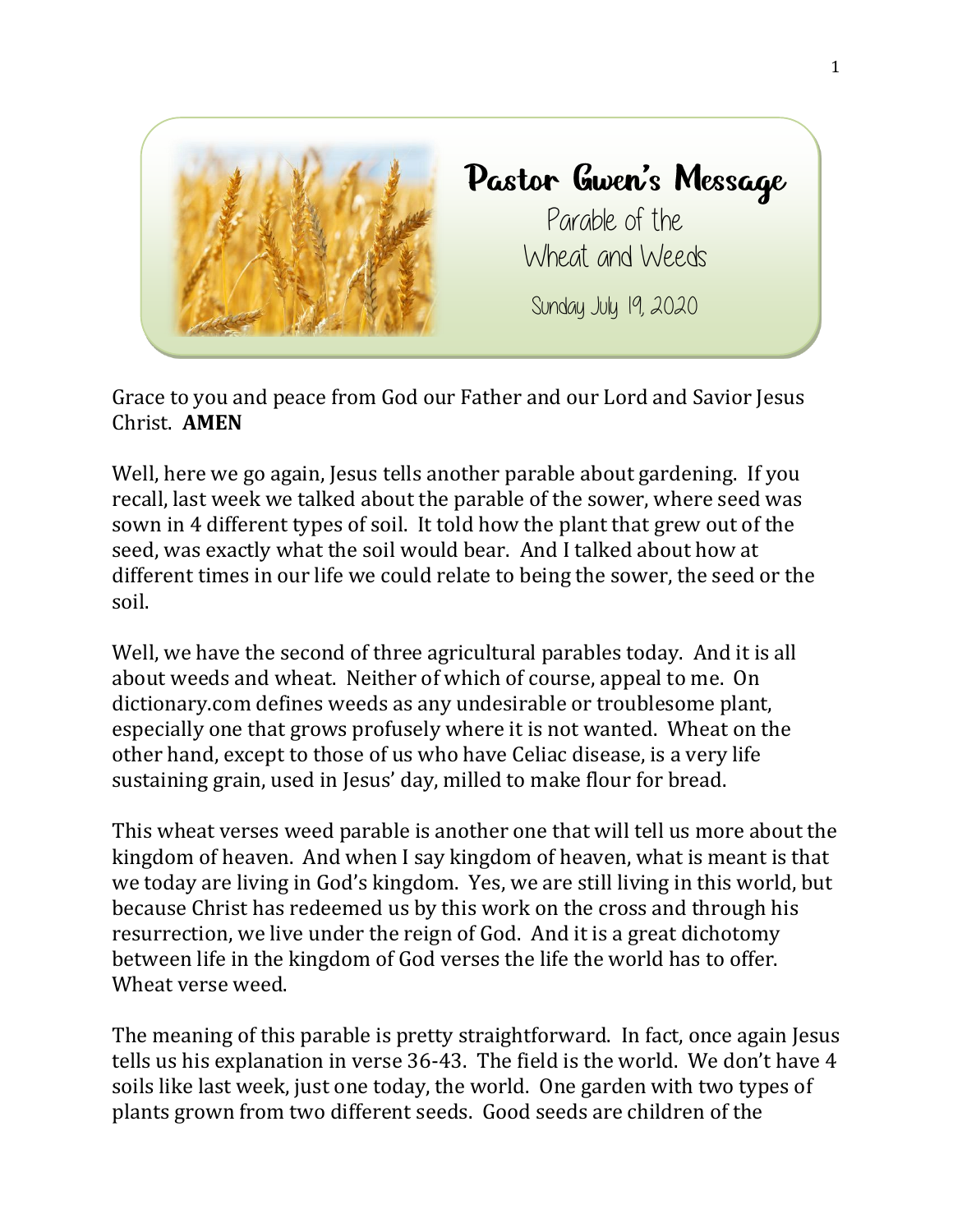kingdom, and the bad seeds are the children of the evil one. Wheat verses weed. And in this parable there are two sowers; Jesus who sows the good seed and the devil that sows the bad seed.

One thing I always wondered about this parable is why the farm hands could not have gone out and pulled all the weeds. So I did a little digging. The darnel weed that Jesus spoke of was very prevalent in his day. In fact the officials had made laws against people who used this weed seed to get back at their neighbors by scattering it in their fields. The darnel weed in its infancy looked very much like wheat. It was nearly impossible at most stages of growth to tell weed from wheat. And by the time that it was distinguishable, the roots of the weeds and wheat were so intertwined that it would have been impossible to separate them without damaging the wheat. There was only one time that they could be separated and that was after harvest.

Our parable tells us that Jesus knew all of this and He explained that when the time was right he would send his angels to take the weeds out of the wheat and throw them into the fire to be destroyed.

And so our lesson then is simple. We, the children of God, the good seeds will live along side the weeds planted by the evil one until Christ returns to judge the living and the dead. As I thought about this, I wondered if in reality we could possibly change some of the weeds into wheat. And isn't that what we are called to do when Jesus gives us the great commission. To "go and make disciples of all nations, baptizing them in the name of the Father and of the Son and of the Holy Spirit and teaching them to obey everything that I have commanded you." So maybe just maybe Jesus is here giving us words to live by. We are among the weeds and they need to hear the good news of Jesus, so that they might not be thrown into the fire.

We all know that you and I cannot change weeds into wheat, but I suspect that the Holy Spirit has the power to do just that. So if we are the sower from last week, we can plant seeds in the hearts of others, who do not yet know Christ and then let the Spirit do his work.

And in the meantime, we are to live among the weeds. And folks sometimes that is not easy. With all the unrest in our world today, I know how tempting it is to just stick our heads in the sand and pretend the world will fix itself magically someday. Just like weeds we feel the prickly and invasive evil all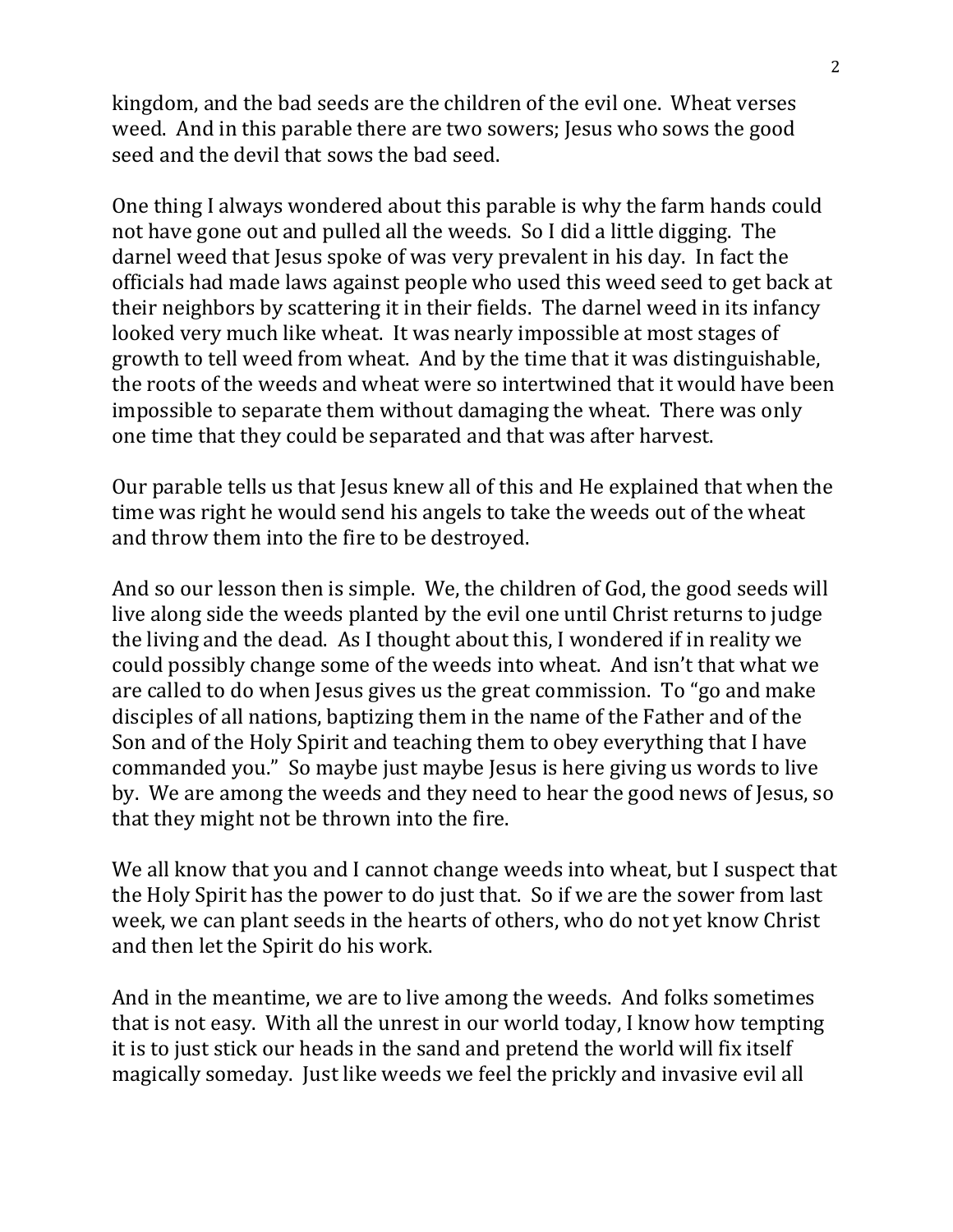around us. Just turn on the TV at night and see how long you can remain positive after watching a few minutes.

Evil in the world is a reality. Those weeds can be domineering. They want to invade all the space in our gardens and in us. Evil is continuously trying to overtake our lives. Some of the things evil is saying to us are exactly the opposite of what we should do:

*Don't pray because you might offend someone. Come fishing on Sunday morning instead of going to church. You don't have to wear a mask; your neighbor will be OK. Disregarding black lives won't hurt anyone. You can do it everyone else is.*

All these things along with the stress of work and home try to invade every corner of our lives. How can we figure out what is right and what is wrong? How do we live with the weeds in our lives? The Romans reading this morning has the answer. Paul tells us, "that the sufferings of this present time are not worth comparing with the glory about to be revealed to us." Verse 18. The glory of God has been revealed to us in the person of Jesus Christ. He came to earth for us, to deliver us from our weeds. He died a horrible death on the cross, was buried and then rose again to give us a live everlasting, forgiveness and also an abundant life on earth. And nothing can compare to those promises. How glorious they are.

So for the mean time we must live among the weeds. And look to the Word of God as our refuge and strength. We cannot change the world around us any more than a plant can water itself. God the Good Gardner created a perfect world for Adam and Eve in the garden of Eden. But sin, evil, weeds entered in. But Christ came into the world so he could take away the sting of the evil weeds on us. He is well aware that the weeds can kill us but he cannot pluck them out now because he does not want to take the chance of hurting us. And so He walks with us through this life.

Our final hope comes knowing that the Good Gardener will return. He will harvest His world with us in it. Yes, there will be judgment. You know, as a church, we don't particularly like to talk about Judgment. Who does? But this parable is all about judgment.

First of all, I thank God that I do not have to judge anyone. What a job that would be! God was smart when He did not leave me in charge of judgment